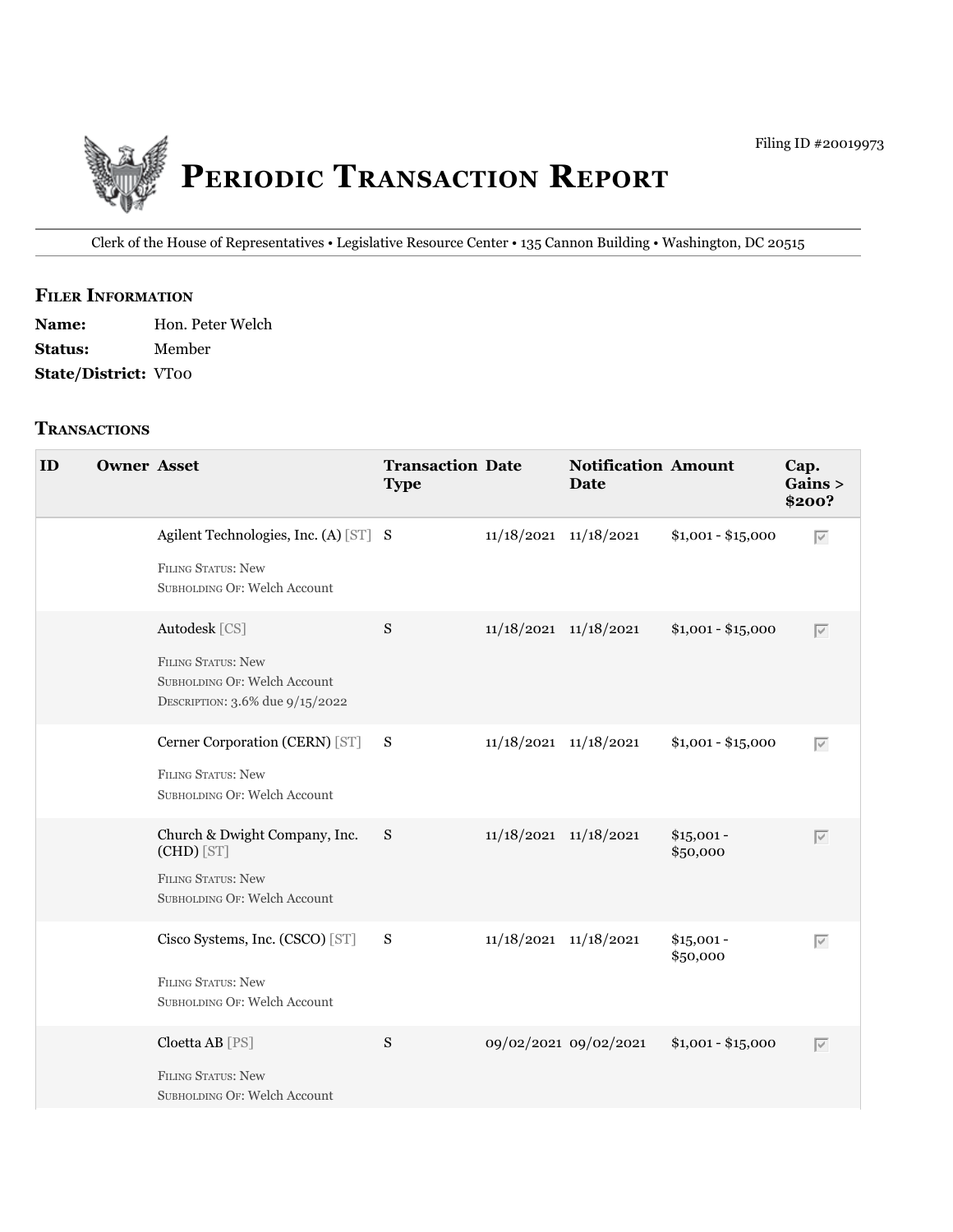| ID | <b>Owner Asset</b> |                                                                                                                               | <b>Transaction Date</b><br><b>Type</b> |                           | <b>Notification Amount</b><br><b>Date</b> |                         | Cap.<br>Gains ><br>\$200? |
|----|--------------------|-------------------------------------------------------------------------------------------------------------------------------|----------------------------------------|---------------------------|-------------------------------------------|-------------------------|---------------------------|
|    |                    | <b>LOCATION: US</b><br>DESCRIPTION: Cloetta AB, CLOEF                                                                         |                                        |                           |                                           |                         |                           |
|    |                    | General Electric Company (GE)<br>[ST]<br><b>FILING STATUS: New</b><br>SUBHOLDING OF: Welch Account                            | S (partial)                            | $11/18/2021$ $11/18/2021$ |                                           | $$1,001 - $15,000$      | Г                         |
|    |                    | General Electric Company (GE)<br>[ST]<br>FILING STATUS: New<br>SUBHOLDING OF: Welch Account                                   | S                                      | 11/26/2021 11/30/2021     |                                           | $$1,001 - $15,000$      | $\overline{\vee}$         |
|    |                    | <b>International Business Machines</b><br>Corporation (IBM) [ST]<br><b>FILING STATUS: New</b><br>SUBHOLDING OF: Welch Account | $\mathbf S$                            | 11/26/2021 11/30/2021     |                                           | $$1,001 - $15,000$      | Г                         |
|    |                    | Kubota Corporation (KUBTY) [ST] S<br><b>FILING STATUS: New</b><br>SUBHOLDING OF: Welch Account                                |                                        | $11/18/2021$ $11/18/2021$ |                                           | $$1,001 - $15,000$      | $\overline{\vee}$         |
|    |                    | Kyocera Corp Ordinary Shares<br>(KYOCF) [ST]<br><b>FILING STATUS: New</b><br>SUBHOLDING OF: Welch Account                     | S                                      | 11/18/2021 11/18/2021     |                                           | $$1,001 - $15,000$      | $\overline{\vee}$         |
|    |                    | Mitek Systems, Inc. (MITK) [ST] S<br>FILING STATUS: New<br>SUBHOLDING OF: Welch Account                                       |                                        | 11/18/2021 11/18/2021     |                                           | $$1,001 - $15,000$      | $\overline{\vee}$         |
|    |                    | PayPal Holdings, Inc. [CS]<br>FILING STATUS: New<br>SUBHOLDING OF: Welch Account<br>DESCRIPTION: 2.4% due 10/1/2024           | $S_{\mathcal{S}}$                      | $11/18/2021$ $11/18/2021$ |                                           | $$1,001 - $15,000$      | $\overline{\vee}$         |
|    |                    | Qualcomm [CS]<br>FILING STATUS: New<br>SUBHOLDING OF: Welch Account<br>DESCRIPTION: 3% due 5.20.22                            | ${\bf S}$                              | 11/18/2021 11/18/2021     |                                           | $$1,001 - $15,000$      | $\overline{\vee}$         |
|    |                    | SwedenCare AB [OT]                                                                                                            | ${\bf S}$                              | 11/19/2021 11/19/2021     |                                           | $$15,001 -$<br>\$50,000 | $\overline{\vee}$         |